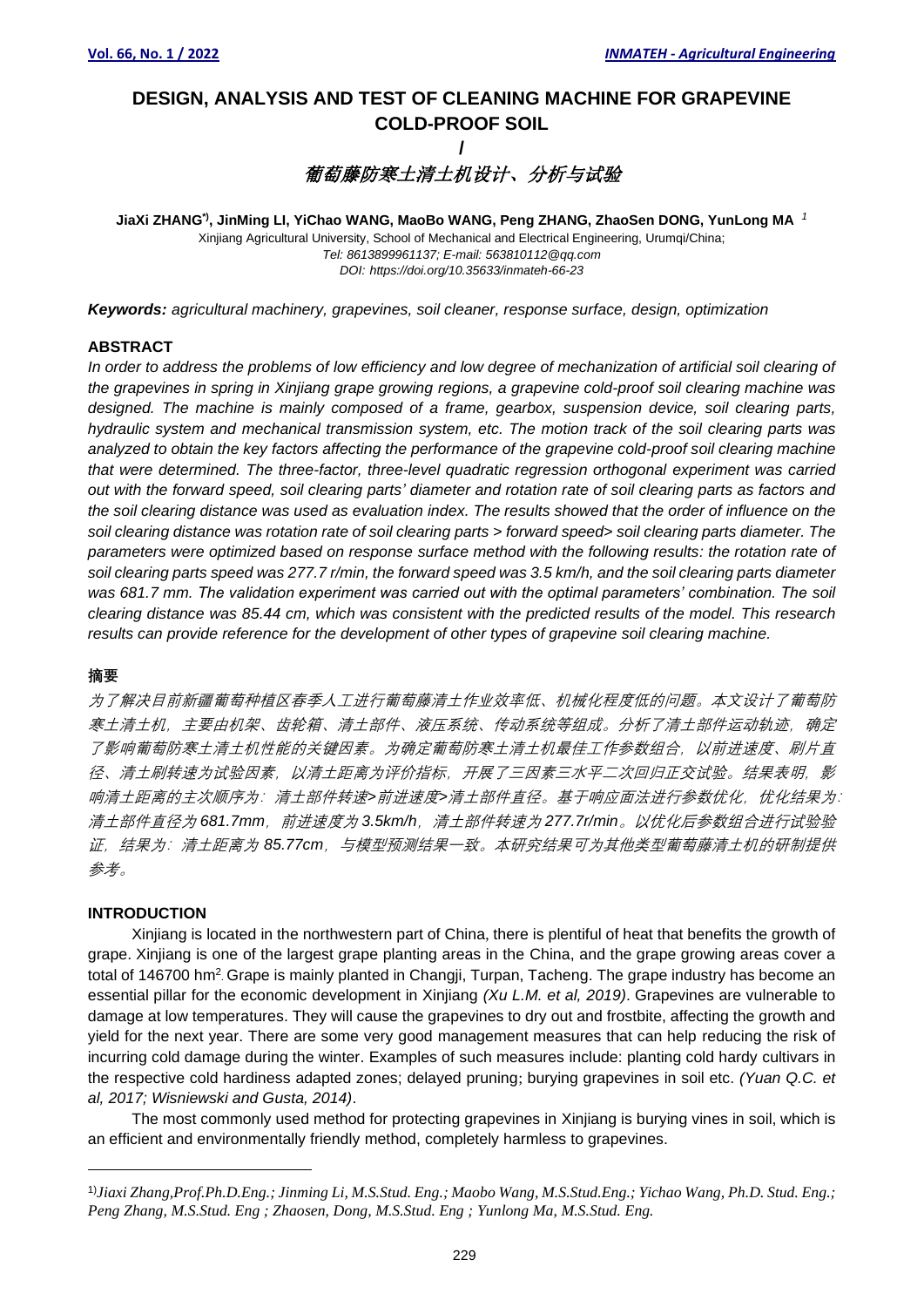Every winter, the grapevines need to be removed from the trellis and laid on the ground to be covered with soil, and soil must be cleared in spring *(Dami, Ennahli and Zhang, 2012)*. However, clearing grapevines cold-proof soil is an extremely labor-intensive and time-consuming operation, as most grapevines need to be cleared in time and it is necessary to avoid damaging grapevines during clearing. At present, the grapevines cold-proof soil clearing mainly depends on manual clearing, which costs a large amount of labor and has low efficiency. Therefore, it is necessary to develop a grapevine cold-proof soil clearing machine characterized by a compact structure, flexible operation, transfer convenience, low price, etc. thus being able to adapt to the trellis-type planting mode, and conform to the demands of farmers and the market. *(Xu L.M. et al, 2012; Bucur and Dejeu, 2016)*. Overseas, due to the mild and humid climate in winter, in foreign grape producing areas *(Molitor, Caffarra, Sinigoj. Etal, 2014)*, there is no need to perform cold-proof soil burying operation in winter and soil removing in spring *(Zabadal, Dami, Goffinet and Martinson, 2007)*. There are few references on grapevine cold-proof soil clearing in foreign countries *(Zhou W.B. et al, 2017)*. In order to improve the soil clearing efficiency, domestic scholars have done a lot of meaningful exploration and research on cold-proof soil clearing machine, which is a promising solution. For example, the rigid structure winter protection soil clearing machine was developed, the machine structure design is reasonable, the layout is compact, supposes low cost, easy operation and maintenance *(Zeng B.N. et al, 2013; Wang Z.Q et al, 2015)*. The grapevine soil clearing machine was designed, which realized semi-mechanized cleaning of cold-proof soils *(Zhang J.J. et al, 2015).* The combined grapevine soil clearing machine was designed *(Xie D. et al, 2016; Liu S. et al, 2014; Xu L.M. et al, 2018)*. The layered-staggered structure was adopted in the form of a cross arrangement *(Ma S. et al, 2018)*; it can complete multiple operations simultaneously. The trellis-type grape winter buried soil clearing and cold-proof cloth recycling machine was developed *(Niu C. et al, 2019)*, which showed that operation efficiency of the machine was more than 10 times of the manual soil clearing efficiency. The automatic obstacle-avoiding grapevine cold-proof soil cleaner was designed *(Ma S. et al, 2020)*, which showed that the effects of the operation meet the requirements of automatic obstacle-avoiding grapevine cold-proof soil clearing. An automatic obstacle-avoid digging machine for grapevine was designed *(Liu F.J. et al, 2018)*, which showed that the volume of the cold-proof soil clearing was sufficient and the obstacle-avoiding effect was excellent.

In this paper, based on the research of the self-developed grapevine cold-proof soil clearing machine, the relationship between operating parameters of soil clearing parts and soil clearing quality is studied by taking soil clearing distance as the target and combining it with field trial. Firstly, the factors that have great impact on the soil clearing quality are find out: the forward speed, the rotation rate of soil clearing parts and the soil clearing parts' diameter. Then the response surface of soil clearing distance is established by threefactor three-level response surface test, and the response surface is analyzed to fit the quadratic regression curve and get the regression equation. The influence of each factor on the soil clearing quality evaluation index, as well as the best combination of parameters are researched in order to guide the field operation of grapevine cold-proof soil clearing machine and provide a reference for the design of grapevine cold-proof soil clearing machine.

### **MATERIALS AND METHODS**

#### *Overall structure*

Aiming at the grape trellis-type planting mode in Xinjiang regions and meeting the design principles of a machine, a grapevine cold-proof soil clearing machine is studied and designed; it mainly consists of a frame, gearbox, soil clearing parts, suspension device, hydraulic system and mechanical transmission system, etc. The overall structure is shown in Figure 1, while the main performance indexes and technical parameters of the machine are shown in Table 1.

| <b>Main technical parameters</b>           |                        |                          |  |  |  |  |
|--------------------------------------------|------------------------|--------------------------|--|--|--|--|
| <b>Parameter</b>                           | Value                  | <b>Units</b>             |  |  |  |  |
| Overall dimension (length x width xheight) | 1850×1200×750          | mm                       |  |  |  |  |
| <b>Tractor power</b>                       | ≥60                    | kW                       |  |  |  |  |
| <b>Operation speed</b>                     | $3 - 5$                | Km/h                     |  |  |  |  |
| <b>Operating width</b>                     | 800                    | mm                       |  |  |  |  |
| Driving form                               | Gearbox drive          | -                        |  |  |  |  |
| <b>Structure form</b>                      | Three-point suspension |                          |  |  |  |  |
| Number of working rows                     |                        | $\overline{\phantom{0}}$ |  |  |  |  |

**Table 1**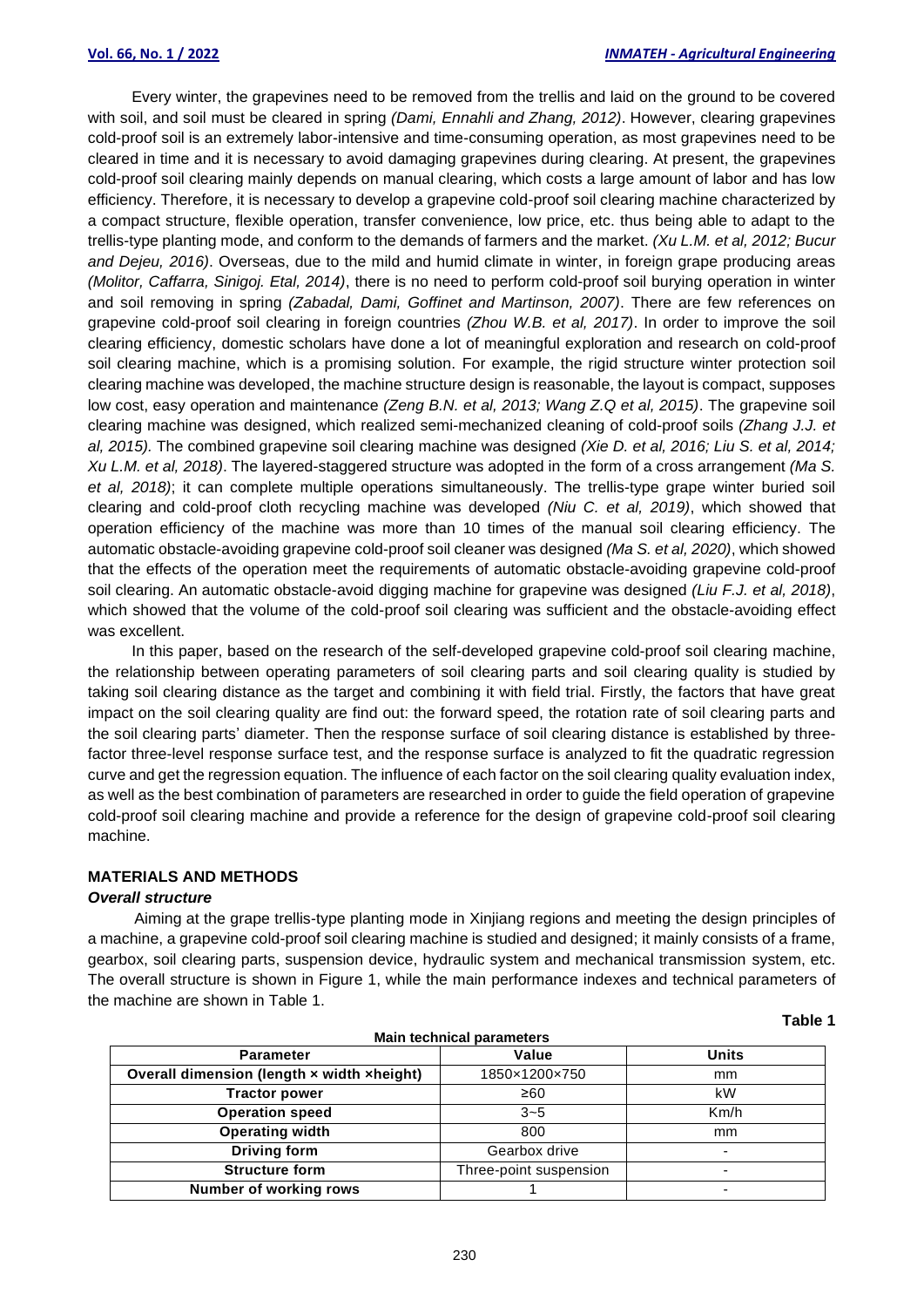



*1 – Fixed frame; 2 – Gearbox*Ⅰ*; 3 – Universal joint drive shaft*Ⅰ*; 4 – Hydraulic cylinder; 5 – Gearbox* Ⅱ*;* 

*6 – Universal joint drive shaft* Ⅱ*; 7 – Soil clearing parts* Ⅰ*; 8 – Gearbox* Ⅲ*; 9 – Soil clearing parts* Ⅱ*; 10 – Longitudinal adjustment frame; 11 – Transverse regulating frame 12 – Mobile frame; 13 – Suspension device*

#### *Working principle*

During the field operation, the power from the tractor power output shafts is transmitted to the soil clearing parts through the mechanical transmission system, to drive all working devices to finish the clearing of soil. Firstly, the height of the soil clearing device is adjusted by a hydraulic cylinder, as to make the machine height meet the operation requirements; then the clearing machine moves forward; the mechanical transmission system will drive the soil clearing parts to take rotation motion under the joint action of the forward speed and rotation rate of soil clearing parts; the soil clearing parts entered into the soil convey the soil to one side of the machine. After clearing, the clearing devices are raised off the ground, so that the mechanized soil clearing operation is completed.

Analyzing the movement of soil clearing parts, it was found out that there were three factors that affected the soil clearing of the grapevine cold-proof soil clearing machine: the mechanical structure parameters of the machine, the characteristics of the soil itself and the environmental factors. Under the influence of irresistible environmental factors and the mechanical properties of soil itself, this paper mainly studies the influence of the structural parameters of the machine on the law of cold-proof soil clearing to solve the problems appeared during practical work.

#### *Trajectories analysis of front soil clearing brush*

During the process of soil clearing, the machine moves forward at a certain speed under the tractor's traction. The movement of the soil clearing device is the combined motion of a uniform linear motion and uniform circular motion around the axis. The soil clearing velocity can also be schematically plotted as combination of forward speed and rotational speed, and the trajectories of soil clearing parts is shown in Figure 2(a). The soil is removed under the joint action of the forward speed *v<sup>0</sup>* and the soil clearing device linear speed *vt*, forming the movement trajectories on the ground that are shown in Figure 2(b).



The Cartesian coordinate system was established with the center of the soil clearing parts as the origin and the left side of the x-axis as positive direction. The positive direction of the y-axis is vertical and the positive direction of the *z-axis* is the forward direction of the machine.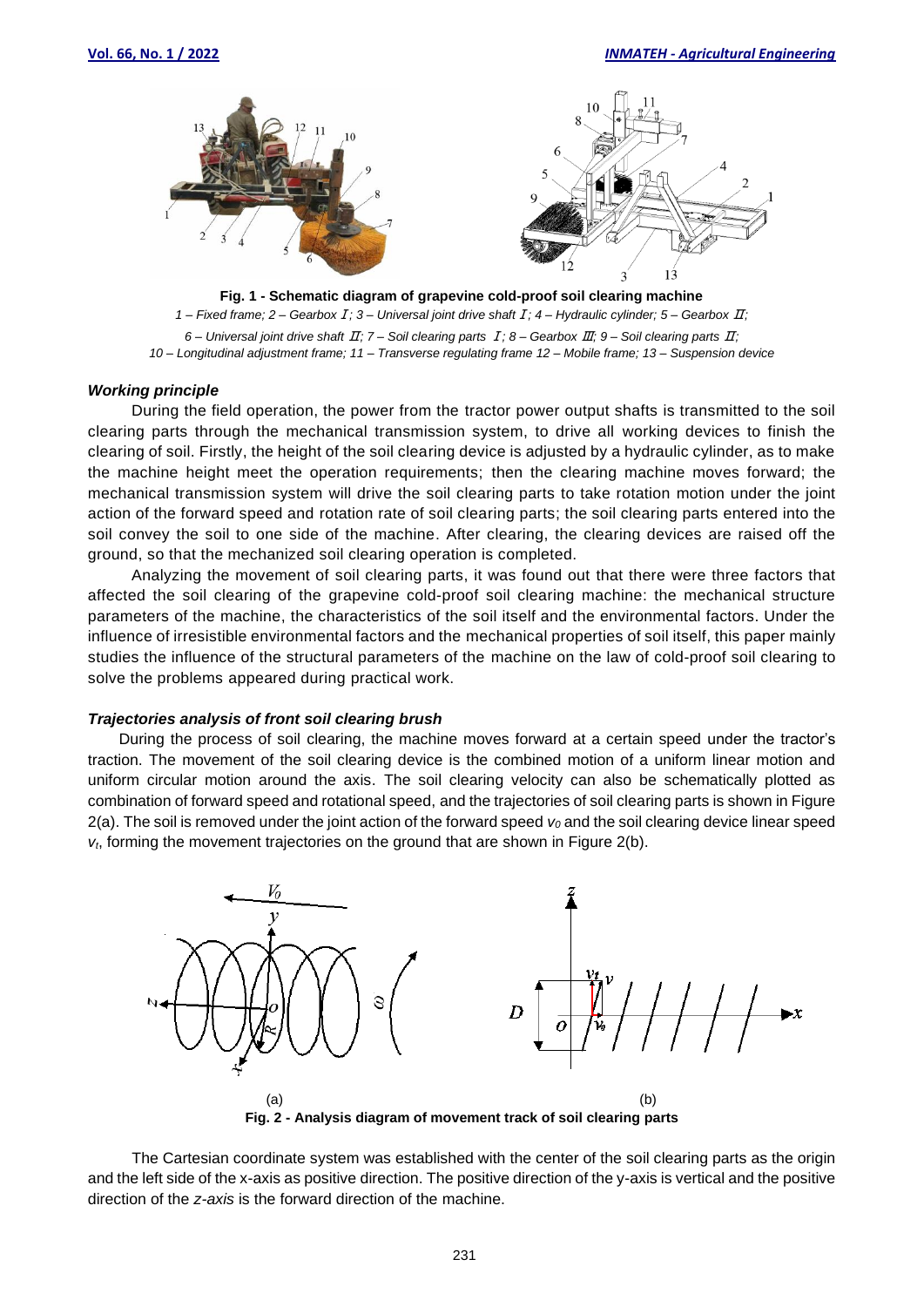The trajectories of the soil clearing parts were plotted, as shown in Fig. 2(a). The motion of soil clearing device is a combined linear and circular motion; thus, the equation for the motion trajectory of soil clearing device can be represented as follows:

$$
\begin{cases}\n x = R \cos(\omega \cdot t) \\
 y = R \sin(\omega \cdot t) \\
 z = v_0 \cdot t\n\end{cases}
$$
\n(1)

The trajectories formed by the soil clearing parts on the ground is an equidistant curve, and it's clearing width *D* is related to the soil clearing parts' diameter, as shown in Figure 2. The projection of this trajectories on the *xoz* plane is:

$$
x_k = R\cos\left(\frac{\omega}{v_0}x + k\phi\right) = R\cos\left(\frac{\pi n}{30v_0} + \frac{2k\pi}{m}\right)
$$
 (2)

$$
\phi = \frac{2\pi}{m} \tag{3}
$$

Where:

 $V<sub>0</sub>$  - forward speed of grapevine cold-proof soil clearing machine, km/h;

*ω* - soil clearing parts angular velocity, rad/s;

*t* - time, s;

*R* - radius of soil clearing parts, mm;

*n* - soil clearing parts rotation speed, r/min;

*m* - total number of brushes;

*k* - brush serial number;

*Φ* - phase difference between adjacent brushes.

Main factors impacting the clearing performance of the grapevine cold-proof soil clearing machine include the number of brushes, rotation rate of the clearing parts, diameter of the soil clearing parts, forward speed, soil moisture content. According to the analysis results in formula 2 and the previous field trials, the number of brushes is  $m = 17$ . This test mainly selects the rotation rate of clearing parts, diameter of the soil clearing parts and forward speed. If the rotation rate of the soil clearing parts is too high, it would lead to high power consumption, but if it is too low, the clearing failure would increase. According to the previous field trials, the rotation rate of the soil clearing parts is designed and calculated to be  $200 \sim 300$  r/min. If the diameter is too large, it would cause a waste of power, but if it is too small, it may lead to the incomplete soil clearing. As a result, the diameter of the soil clearing parts is designed to be 550 ~ 750 mm. If the forward speed is too high, it would also increase the soil clearing failure, but if it is too low, it may influence the soil clearing efficiency, thus being unable to meet the soil clearing requirements. The forward speed is designed to be  $3 \sim 5$  km/h.

#### *Test conditions*

To verify the soil clearing performances of the grapevine cold-proof soil clearing machine designed in this study, the experiment was conducted in Daxiqu Town, Changji City from November 1 to 5, 2021. The weather was sunny, the temperature was  $3~15^{\circ}$ C, and the filed test ground was relatively flat, with an area of about 150 m<sup>2</sup>. The grape planting mode was trellis-type, the row spacing was 3 ~ 4 m, and the plant spacing was between 1  $\sim$  1.5 m, the soil moisture content was 4.4%  $\sim$  12.5%, the soil hardness was  $3.8$ kg ~ 6 kg/cm<sup>2</sup>.

The matching power of the tractor used in the test was greater than 60 kw. The main instruments and equipment used in the field test are grapevine cold-proof soil clearing machine, TYD-2 soil hardness tester, QS-WT soil moisture tester, speed tester, electronic balance, tape measure, adjustable wrench, etc. Before the test, the machine should be strictly inspected to ensure that the rotating parts and the adjusting device are flexible and reliable. The machine should be installed stably and reliably. There should be no abnormal noise, so as not to affect the test results due to poor machine adjustment. In order to ensure that the test results are precise and reliable, the machine needs to be adjusted to the specified speed and the speed is stable before the test. The results showed that performance of the grapevine cold-proof soil clearing machine met the agronomic requirements of grape plantation. Figure 3 shows the field testing of grapevine cold-proof soil clearing machine.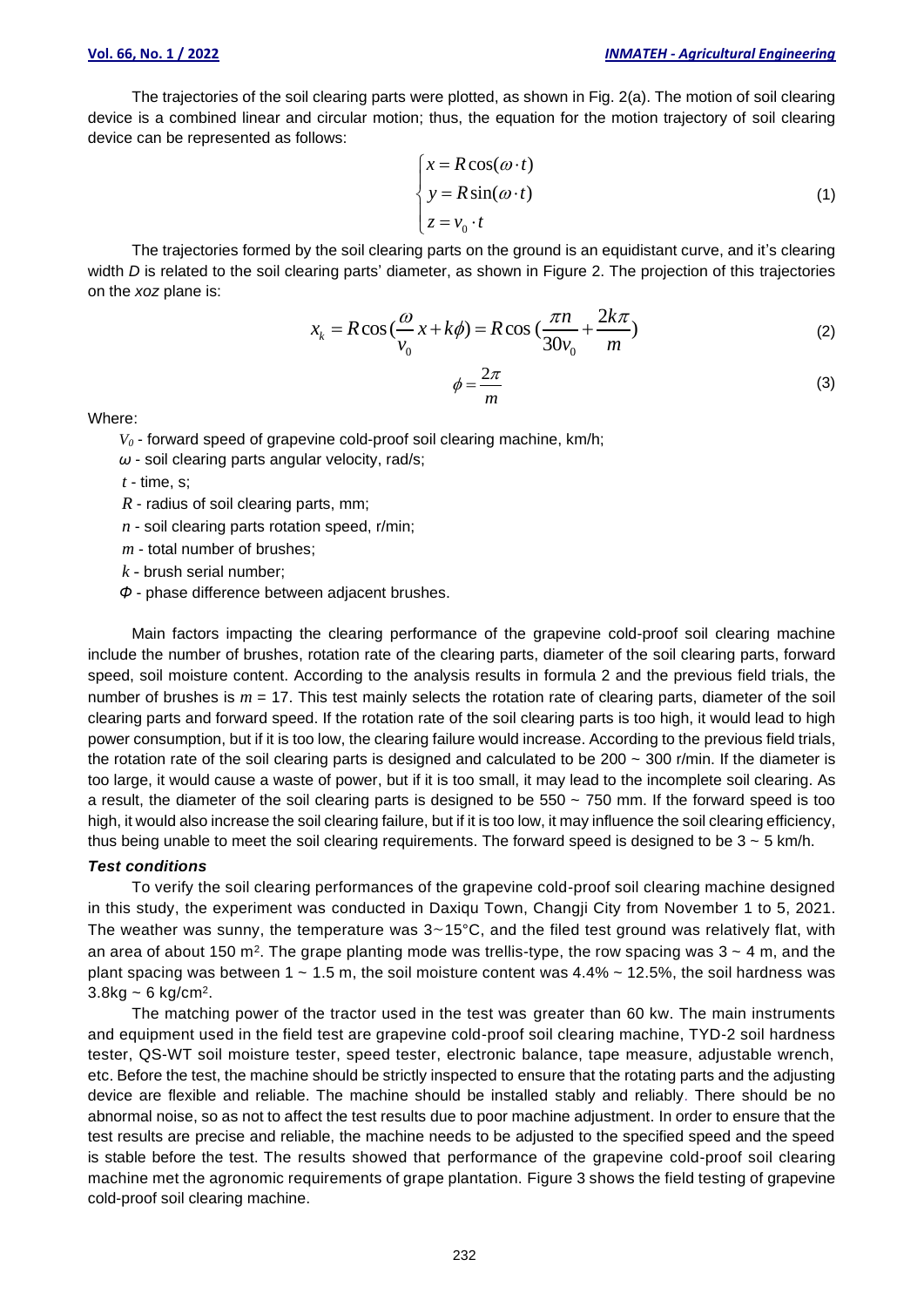

**Fig. 3 - Testing of grapevine cold-proof soil clearing machine**

#### *Evaluation of soil clearing effect*

The soil clearing operation schedule of the grapevine cold-proof soil clearing machine was tested, and the soil clearing operation length of a single row is 55 m for each single-row operation, of which the length of the measuring area is 45 m and the length of the reserve area at both ends is 10 m. Each row along the advance direction was divided into 30 sections as the measuring area according to the successive length of 1.5 m, and a total of 30 sections were tested. During the test, the soil clearing device was raised in the preparation area, and the grapevine cold-proof soil clearing machine entered the working state. After that, the measuring area was passed at the normal working speed.

Due to the difference in planting patterns and varieties in different grapevine areas, and considering that there are no unified and clear requirements for the quality of cold-proof soil clearing, most of the performance evaluation of the soil clearing machine is based on the completion of the soil clearing operation, and there is no unified and clear quantitative index. In this paper, the distance between the original soil ridge center line and the new soil ridge center line was defined as the soil clearing distance *L*, the maximum value of distance between the original soil ridge center line and the new soil ridge center line was used as the optimal index, during the process of cold-proof soil clearing operation, the greater the distance *L*, the bigger the soil clearing ability of the machine. The soil clearing distance is shown in Figure 4.



**Fig. 4 - Schematic diagram of clearing distance**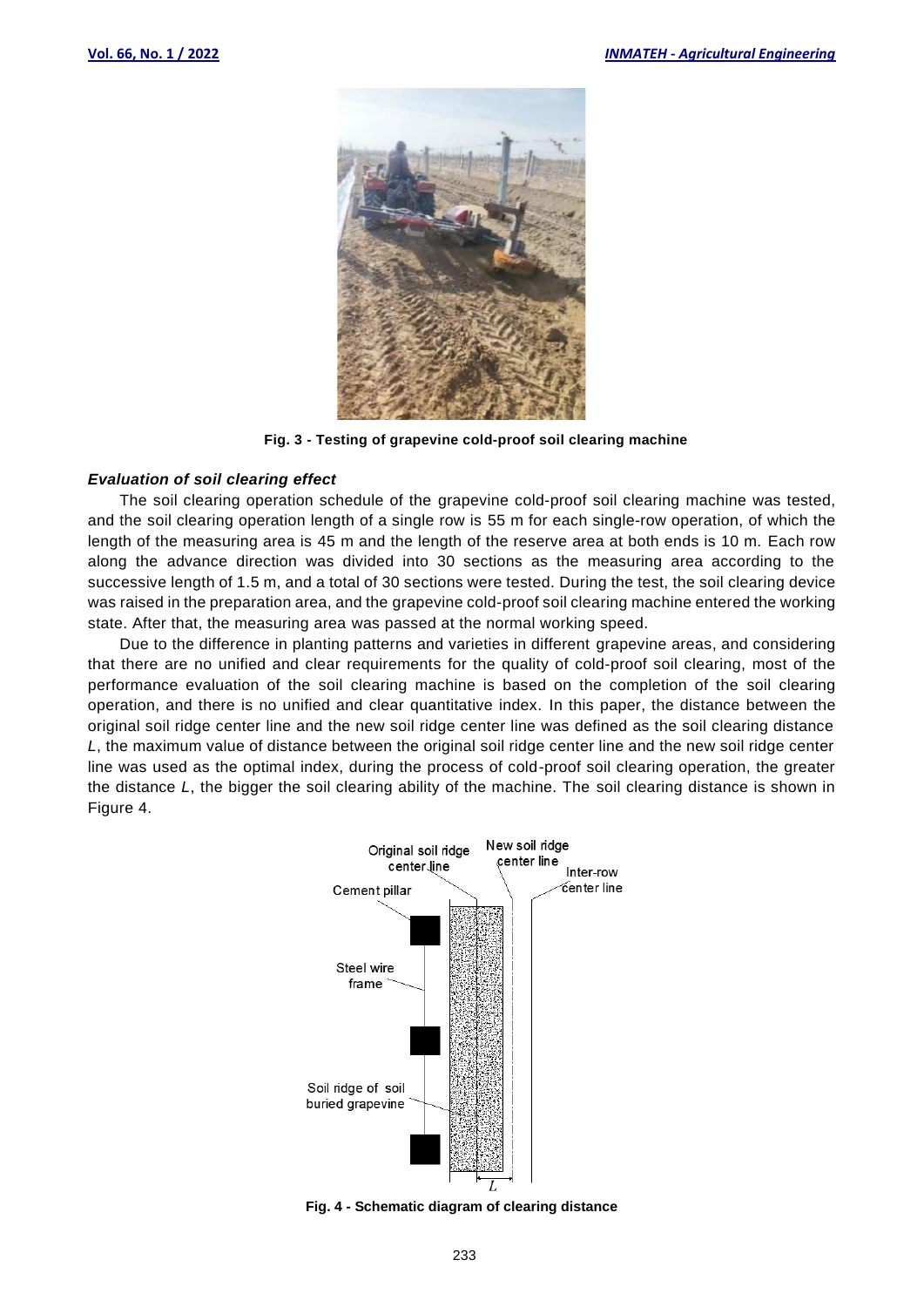#### *Test design*

Based on the observation and theoretical analysis of previous field experiment, the rotation rate of soil clearing parts *A*, the soil clearing parts diameter *B*, the forward speed *C*, which have a great impact on the soil clearing performance, are selected as the experimental factors, for the response surface test research. Quadratic polynomial regression analysis is conducted for the test data using Design-Expert software *(Chen K. 2005)*, to fit the regression model equations respectively for the soil clearing distance *L*, so as to analyze the influence of factors on the evaluation indexes and the effect law of their interactions. The level of each factor was determined as shown in Table 2.

#### **Table 2**

| Levels | <b>Rotation rate of soil</b><br>clearing parts | Soil clearing parts<br>diameter | <b>Forward speed</b> |
|--------|------------------------------------------------|---------------------------------|----------------------|
|        | [r/min]                                        | [mm]                            | [km/h]               |
| -1     | 200                                            | 550                             |                      |
| 0      | 250                                            | 650                             |                      |
|        | 300                                            | 750                             |                      |

#### **Experimental factors and levels**

In Design-Expert.8.0, according to the Box-Behnken test scheme, the test results are shown in Table 3. There are 17 groups of data, and the test is repeated five times at the center point.

#### **Table 3**

| <b>Test</b><br>number | Rotation rate of<br>soil clearing parts<br>A | Soil clearing<br>parts' diameter<br>в | <b>Forward speed</b> | Soil clearing<br>distance |
|-----------------------|----------------------------------------------|---------------------------------------|----------------------|---------------------------|
|                       | [r/min]                                      | [mm]                                  | [km/h]               | [cm]                      |
| 1                     | O                                            | 0                                     | 0                    | 84.23                     |
| $\overline{2}$        |                                              | $-1$                                  | 0                    | 85.18                     |
| 3                     | $\Omega$                                     | 0                                     | 0                    | 83.71                     |
| 4                     | $-1$                                         | $-1$                                  | 0                    | 78.95                     |
| 5                     | 0                                            | 0                                     | 0                    | 84.04                     |
| 6                     | $\Omega$                                     |                                       | 1                    | 79.28                     |
| 7                     |                                              | 0                                     | $-1$                 | 85.57                     |
| 8                     | $\Omega$                                     | $\Omega$                              | $\mathbf 0$          | 83.48                     |
| 9                     |                                              | $\Omega$                              | 1                    | 82.07                     |
| 10                    | $\mathbf 0$                                  | $-1$                                  | $-1$                 | 81.38                     |
| 11                    | $-1$                                         |                                       | 0                    | 82.28                     |
| 12                    | $-1$                                         | $\Omega$                              | $-1$                 | 80.8                      |
| 13                    |                                              |                                       | 0                    | 85.76                     |
| 14                    | $-1$                                         | $\Omega$                              | 1                    | 77.7                      |
| 15                    | 0                                            | $-1$                                  | 1                    | 76.84                     |
| 16                    | $\Omega$                                     | $\Omega$                              | 0                    | 83.54                     |
| 17                    | 0                                            |                                       | -1                   | 84.64                     |

#### **Box-Behnken design scheme and response value of soil cleaning distance**

#### **RESULTS AND ANALYSIS**

#### *Test analysis results*

According to the data of the test, multiple regression fitting analysis is conducted using Design-Expert software. Furthermore, mathematical regression models are built for the clearing performance indexes of the soil clearing distance *L*, and rotation rate of soil clearing parts *A*, soil clearing parts' diameter *B* and forward speed *C* of the grapevine cold-proof soil clearing machine. The regression model of soil clearing distance was obtained: 2 is soil clearing distance *L*, and rotation rate of soil clearing parts *A*, soil clearing parts' diameter *B* and<br>2 orward speed *C* of the grapevine cold-proof soil clearing machine. The regression model of soil clear

where: *A* is rotation rate of soil clearing parts (r/min); *B* is soil clearing parts diameter (mm); *C* is the forward speed (km/h).

The above equations are further analyzed, and the significance test of regression coefficients is carried out at the same time. The analysis results are shown in Table 4.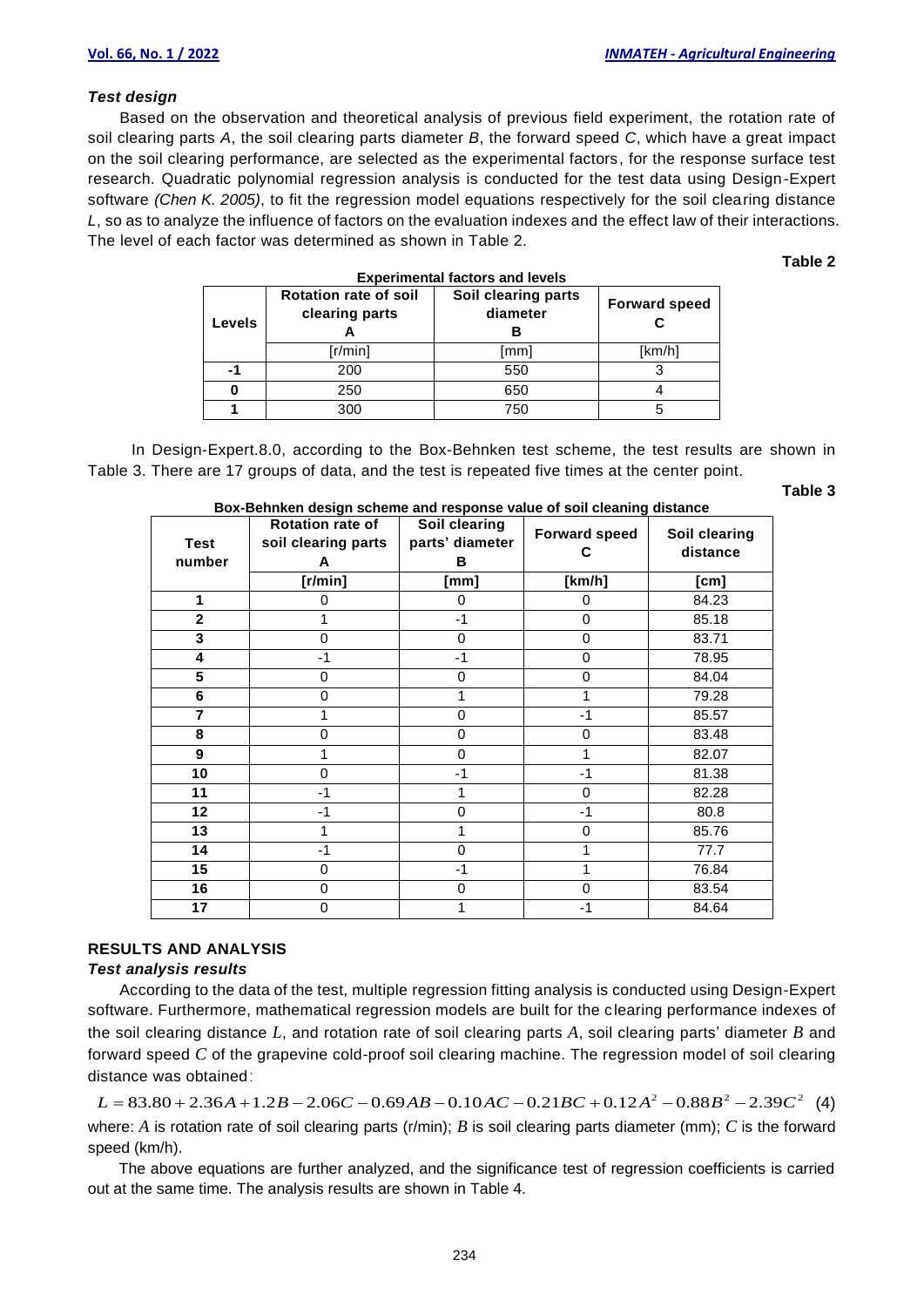According to the analysis results in Table 4, the response surface model *P* of the soil clearing distance *L* is 0.0001, which is smaller than 0.01, meaning that the significance of models conforms to the requirement. The lack of fit of indexes is 0.0627, greater than 0.05, meaning that the models are of high fitting degree, also meeting the requirement. The determination coefficient *R<sup>2</sup>* of models is 0.9819, suggesting a high degree of fitting. Besides, the response surface analysis results are of high reliability. Therefore, this model can predict and analyze the changes in the soil clearing performance of the machine.

**Variance analysis results**

**Table 4**

|                   | Validilue dildiyələ resultə |    |       |                |                |  |
|-------------------|-----------------------------|----|-------|----------------|----------------|--|
| <b>Source</b>     | Soil clearing distance      |    |       |                |                |  |
|                   | <b>Squares</b>              | DF | ΜS    | <b>F</b> Value | <b>P</b> Value |  |
| Model             | 120.34                      | 9  | 13.37 | 42.10          | 0.0001         |  |
| A                 | 44.42                       | 1  | 44.42 | 139.86         | 0.0001         |  |
| в                 | 11.54                       | 1  | 11.54 | 36.35          | 0.0005         |  |
| C                 | 34.03                       | 1  | 34.03 | 107.16         | 0.0001         |  |
| ΑВ                | 1.89                        | 1  | 1.89  | 5.95           | 0.0448         |  |
| AC                | 0.040                       | 1  | 0.040 | 0.13           | 0.7331         |  |
| <b>BC</b>         | 0.17                        | 1  | 0.17  | 0.53           | 0.4905         |  |
| $A^2$             | 0.062                       | 1  | 0.062 | 0.19           | 0.6722         |  |
| B <sup>2</sup>    | 3.25                        | 1  | 3.25  | 10.24          | 0.0151         |  |
| $\mathbf{C}^2$    | 23.98                       | 1  | 23.98 | 75.50          | 0.0001         |  |
| Lack of Fit       | 1.80                        | 3  | 0.60  | 5.71           | 0.0627         |  |
| <b>Pure Error</b> | 0.42                        | 4  | 0.11  |                |                |  |
| <b>CorTotal</b>   | 122.56                      | 16 |       |                |                |  |

The above stated significance analysis shows that  $A$ ,  $B$ ,  $C$  and  $C^2$  in the soil clearing distance  $L$ response model would impact the model very significantly,  $AB$  and  $B^2$  also have a significant impact on this model. The items that exert no significant influence on the regression model in the before-mentioned model are removed. Meanwhile, on the basis of guaranteeing that the model *P*<0.01 and lack of fit *P* >0.05, the simplified regression model is shown as follows:<br>  $L = 83.80 + 2.36A + 1.2B - 2.06C - 0.69AB - 0.88B^2 - 2.39C^2$  ( the simplified regression model is shown as follows:

The analysis shows that the impact of three factors on the soil clearing distance rank as *A>C>B*.

#### *Response surface analysis of clearing distance*

In Figure 5a, the forward speed remains at the middle level, that is *C*=4 km/h. It can be seen Figure 5a that the interactive effects between the two factors are significant. In case of the same soil clearing parts diameter, the soil clearing distance increases with rotation rate of soil clearing parts. In case of the same rotation rate of soil clearing parts, the soil clearing distance increases with the soil clearing parts' diameter. The influence of the soil clearing parts diameter is smaller than that of the rotation rate of soil clearing parts.

In Figure 5b, soil clearing parts diameter is in the middle level, namely, B=650 mm, and it is clear that the interactive effect of the two factors is not significant. Under the same forward speed, the soil clearing distance increases with rotation rate of the clearing parts. Under the same rotation rate of soil clearing parts, the soil clearing distance increases first and decreases afterward as the forward speed increases. The influence of forward speed is not as significant as that of rotation rate of soil clearing parts on soil clearing distance. When the forward speed is too high, it doesn't facilitate the entry of cold-proof soils into the clearing device and lowers the soil clearing distance.

As shown in Figure 5c, the rotation rate of soil clearing parts remains at the middle level, that is, A=250 r/min. It can be seen from Figure 5c that the interactive effects between the two factors are not significant. Under the same rotation rate of soil clearing parts, the soil clearing distance, increases first and decreases afterward as the forward speed increases. A too high forward speed can lead to irregular soil clearing, missed clearing, and lowers the soil clearing distance. Under the same forward speed, the soil clearing distance increases as the forward speed increases because improving rotation rate soil clearing parts can facilitate clearing the soil and reduce soil obstruction of clearing channels.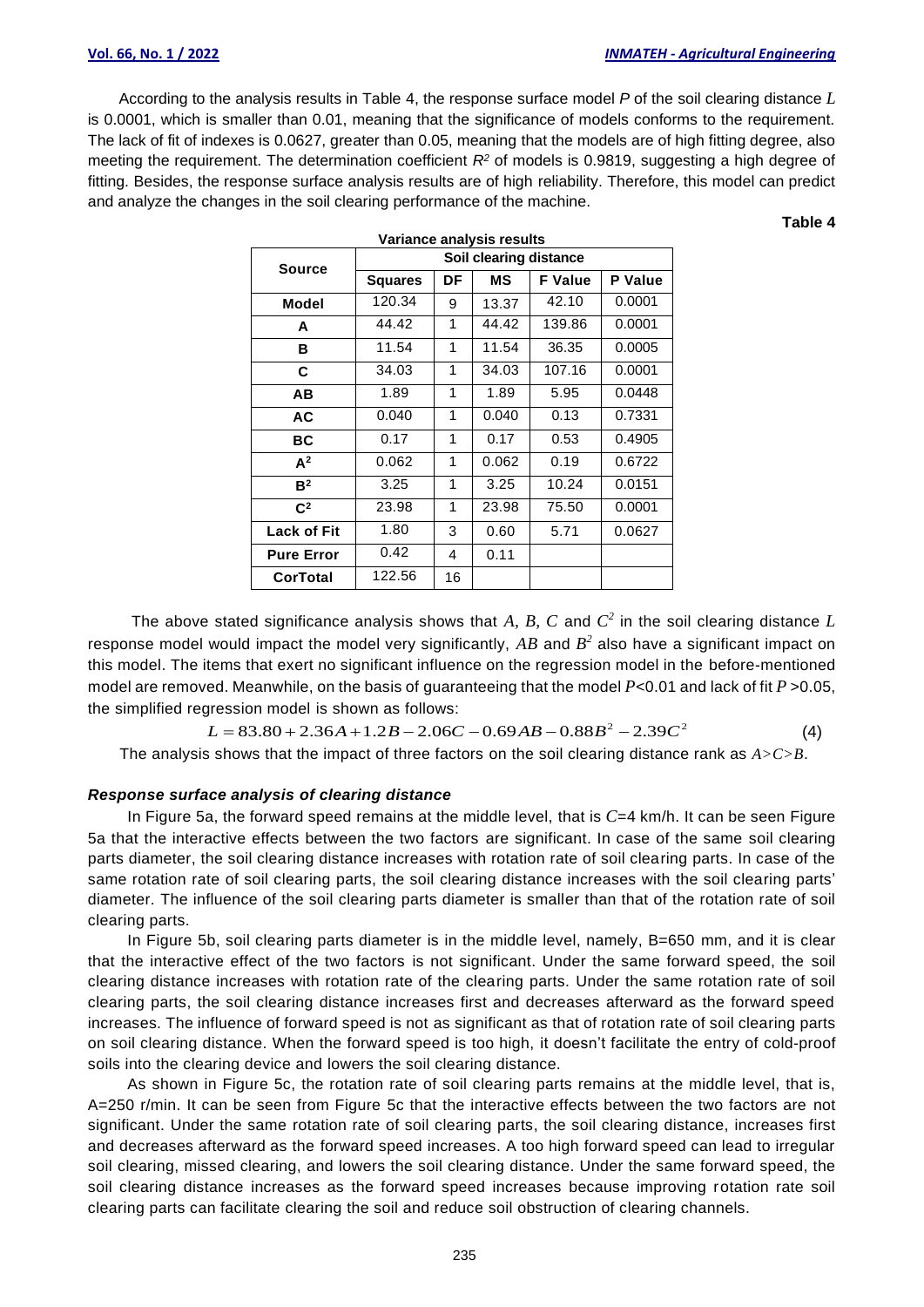

**Fig. 5 – Response surface of different experimental factors to soil clearing distance effect**

#### *Parameter optimization and validation*

To improve the soil clearing performance of the machine, it is required to maximize the soil clearing distance. In order to seek the optimal parameter combination, it is required to conduct the parameter optimization on multiple targets. According to the actual production and design requirements and referring to other relevant standards, the soil clearing distance is required to be more than 80 cm. Hence, the constraint conditions are listed below:

$$
\begin{cases}\nMaxL \\
A \in [200 - 300r/min] \\
B \in [550 - 750mm] \\
C \in [3 - 5km/h]\n\end{cases}
$$
\n(5)

After optimization calculation, the optimal working parameters were obtained as follows: forward speed was 3.5 km/h, the rotation rate of soil clearing parts was 277.7 r/min, the soil clearing parts' diameter was 681.7 mm. The predicted value of soil clearing distance was 85.77cm. The validation tests were carried out using the above optimization parameters. The results show that the soil clearing distance was 83 cm, which was consistent with the prediction result of the model, and the prediction errors is less than 4%.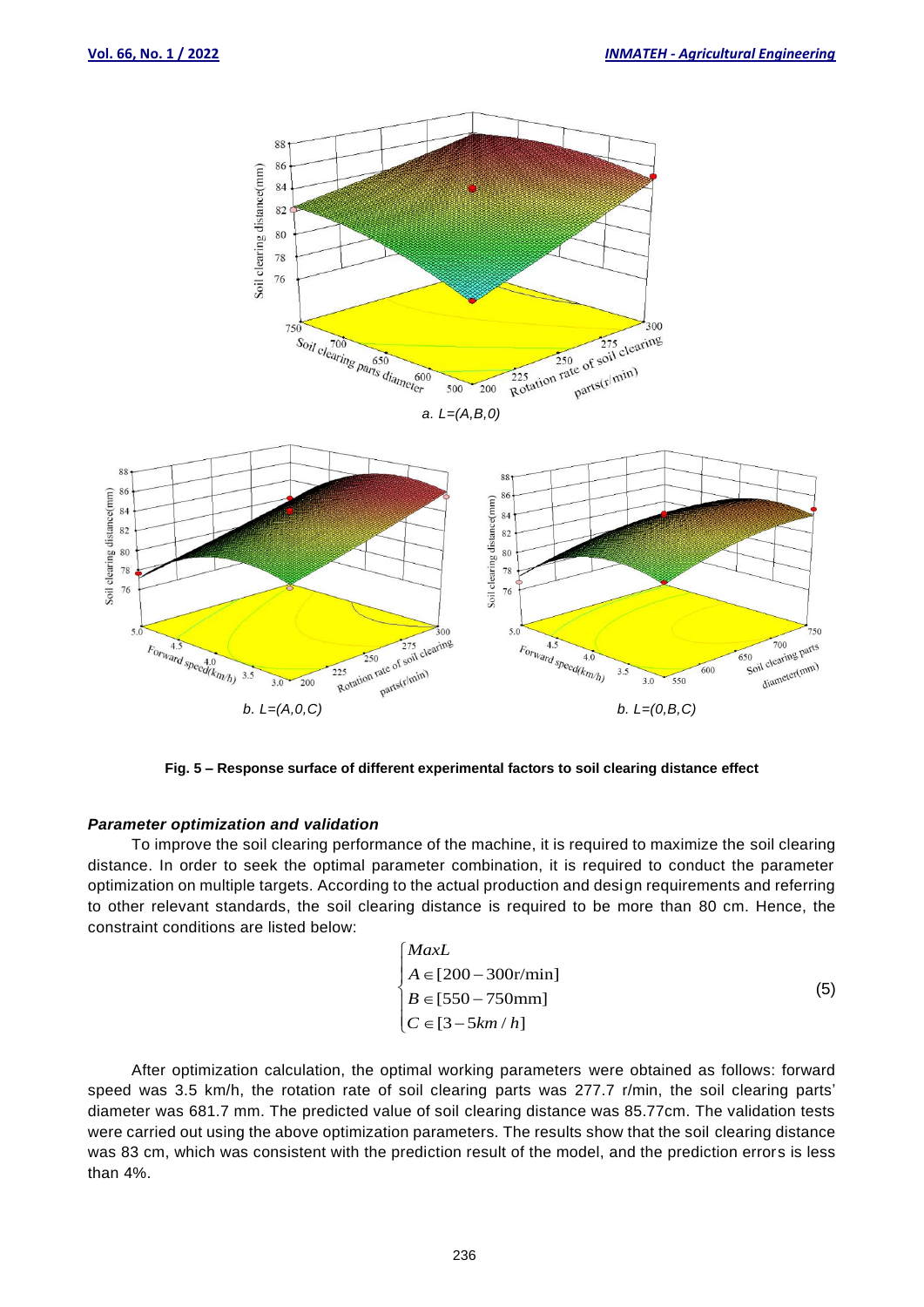#### **CONCLUSIONS**

(1) A grapevine cold-proof soil clearing machine suitable for grape planting areas in the Xinjiang was developed and tested in this paper. It mainly consists of frame, gearbox, suspension device, soil clearing parts, hydraulic system and mechanical transmission system, which effectively solves the difficulties, such as low efficiency and low degree of mechanization, in soil removing by grapevine coldproof soil clearing machine.

(2) By analyzing the movement trajectories of the soil clearing parts, the key factors affecting the performance of grapevine cold-proof soil clearing machine were determined: forward speed, rotation rate of soil clearing parts and clearing parts' diameter.

(3) The Variance analysis showed that the order of influence on soil clearing distance was rotation of soil clearing parts > forward speed > soil clearing parts' diameter.

(4) There are optimal values for the technical parameters of the grapevine cold-proof soil clearing machine. The structural parameters of the soil clearing device have a significant effect on the soil clearing distance. When the forward speed was 3.5km/h, the rotation rate of soil clearing parts was 277.7 r/min, and the soil clearing parts' diameter was 681.7mm, the soil clearing distance was optimal, Verification test results showed that the soil clearing distance was 83 cm, which was consistent with model prediction.

#### **ACKNOWLEDGEMENT**

This research was supported by the Xinjiang Science and Technology Support Project (2020E0255), Tianshan Innovation Team Project of The Xinjiang Uygur Autonomous Region (2020D14037).

#### **REFERENCES**

- [1] Chen, K., (2005), *Experimental Design and Analysis. Beijing*: Tsinghua University Press.
- [2] Dami I. E, Ennahli S, Zhang Y., (2012), Assessment of winter injury in grape cultivars and pruning strategies following a freezing stress event. *American Journal of Enology and Viticulture*; 63(1): 106–111.
- [3] Liu, S., (2014), *Design and Experimental Study of Conical Spiral Vine Digger in Spring*. Xinjiang Agricultural University.
- [4] Liu, F.J., Liu, Z. J., Wang, J. J., Mi, Y., Liu, H. K., Liu, X.Q., (2018), Design and experimental study of automatic obstacle-avoid digging machine for grapevine. *Journal of agricultural mechanization research*, vol. 40, issue 4, pp. 87-90.
- [5] Ma, S., Xu, L.M., Xing, J. J, Yuan, Q. C, Yu, C. C., Duan, Z. Z, Chen, C., Zeng, J., (2018), Development of unilateral cleaning machine for grapevine buried by soil with rotary impeller. *Transactions of the Chinese society of agricultural engineering*, vol. 34, issue 23, pp. 1-10.
- [6] Ma, S., Xu, L. M., Yuan, Q. C., Niu, C., Wang, S. S., Yuan, X. T., (2020), Development of automatic obstacle avoidance grape vine cold proof soil cleaner. *Journal of agricultural engineering*, vol. 36, issue 7, pp. 1-10.
- [7] Niu, C., Xu, L. M., Duan, Z. Z., Liu, X. X., Ma, S., Yuan, Q. C., Wang, S. S., Yuan, X. T., Zeng, J., Chen, C., (2020), Development of hedgerow type soil removal and cold-proof cloth recovery machine for grapevine in winter. *Transactions of the Chinese society of agricultural engineering*, vol. 36, issue 2, pp. 50-58.
- [8] Xu, L. M., Duan, Z. Z., Yuan, Q. C. et al. (2018), *A kind of cold-proof cloth clearing machine for grapevine buried soil:*108243638A[P].
- [9] Xu, L. M., Li, C., Wang, W. B., et al. (2015) Mechanization Technology and Equipment of grape Production. *Xinjiang Agricultural Mechanization*, issue 5, pp. 24-27.
- [10] Xu, L. M., Ma, S., Liu, X. X., Wu, G., Niu, C., Yuan, Q. C., (2019), Present Situation and Development Trend of Grape Production Mechanization in Xinjiang. *Agricultural Mechanization*, issue 3, pp. 10-13.
- [11] Wang, Z.Q., Wang, H.B., Liu, F. Z., et al., (2015), Development and experiment of front located winter protection soil cleaning machine. *Journal of Chinese Agricultural Mechanization*, vol. 36, issue 6, pp. 88-91+107.
- [12] Bucur, G. M., Dejeu, L., (2016), Research on frost injury of new Romanian grapevine cultivars in the winter 2014-2015. *Agriculture and Agricultural Science Procedia*, vol. 10, pp.233–237.